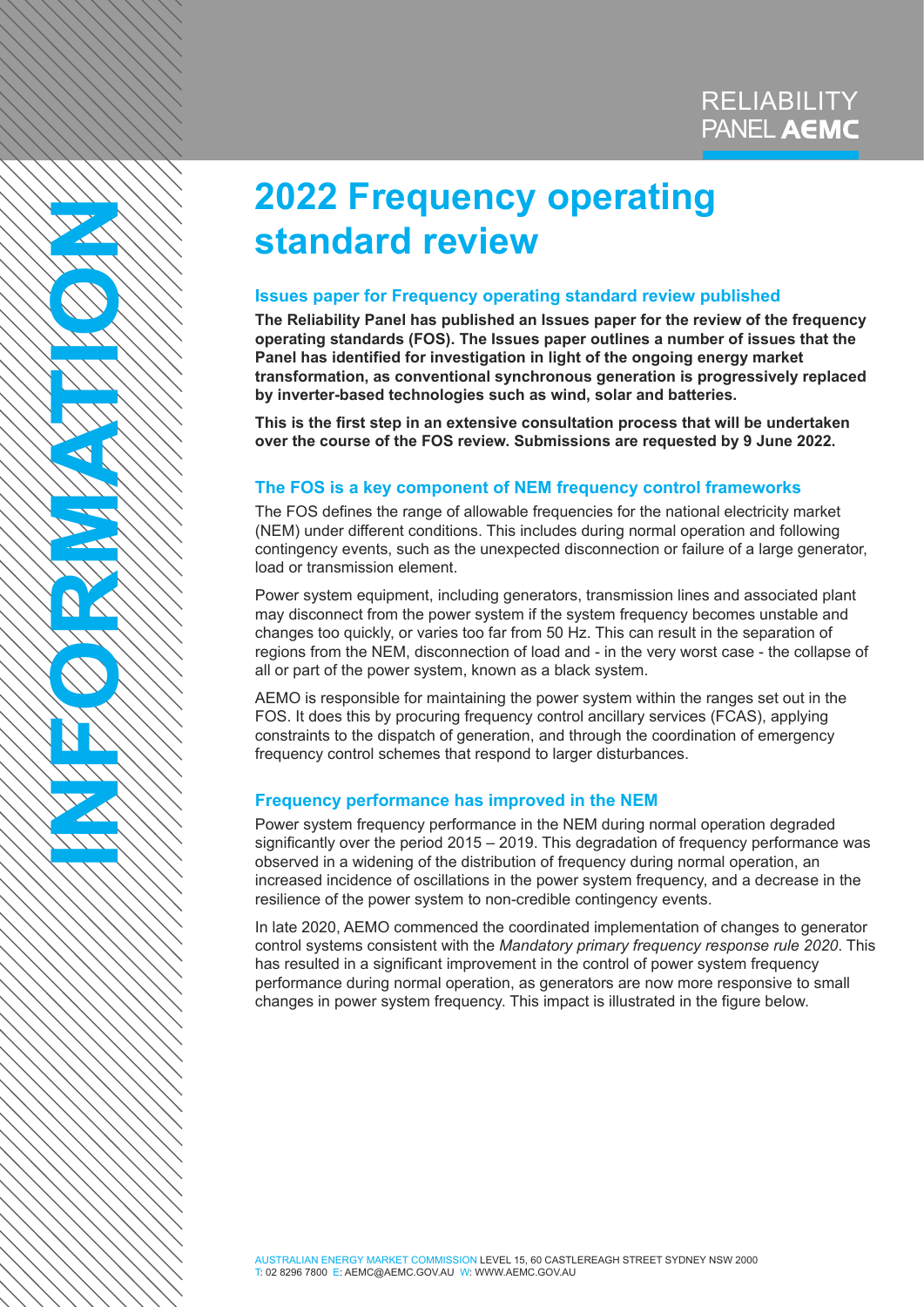

Source: AEMO, *Frequency and Time Error Monitoring — Q4 2021*, February 2022, p.6.

## **The review will help prepare for the future NEM**

This review of the FOS is part of a broader program of regulatory reform relating to essential system services that progresses the Energy Security Board's (ESB) recommendations in the post-2025 work. This work notes that the shift to new technologies and renewable generation is happening at speed and the need for reform is urgent as we lay the foundations for Australia's new energy future, ensuring power system security by "strengthening the grid".

The drivers for this review have been identified through related work undertaken by the AEMC and AEMO. This includes the AEMC's assessment of rule changes relating to frequency control frameworks in the NEM and AEMO's *Engineering framework*, which seeks to identify the operational requirements for the future NEM.

## **The Panel will be considering several changes to the FOS**

There are four key issues that the Panel has outlined in the issues paper which it will be considering as part of this review. The issues paper sets out the approach to the review and requests stakeholder feedback on the issues for consideration.

#### **Settings in the FOS for normal operation**

Despite the recent improvements in frequency performance, the Panel recognises that there is an opportunity to redefine and improve the way the FOS specifies the requirement for frequency performance during normal operation. Recent advice from AEMO, in its technical white paper - *Enduring primary frequency response requirements for the NEM*, identified a need to revise the frequency operating standards that apply during normal operation to reflect the goal for frequency to be controlled more closely to 50Hz.

#### **The potential inclusion of standards for RoCoF in the FOS**

As the dominance of synchronous machines in the power system decreases, the level of synchronous inertia in the power system is expected to reduce. Power system inertia acts to limit the rate of change of power system frequency following a sudden change in the balance of generation and load on the power system, as is caused by contingency events. Therefore, as system inertia decreases, there is an expectation that the rate of change of frequency (RoCoF) following contingency events will increase.

The FOS does not include any limits with respect to RoCoF. The Panel notes that a system standard for RoCoF would help define the requirements for the secure operation of the power system, in the context of declining levels of power system inertia. This would also inform the specification and procurement systems for Fast frequency response (FFR) services which help to respond to contingency events during low inertia operating